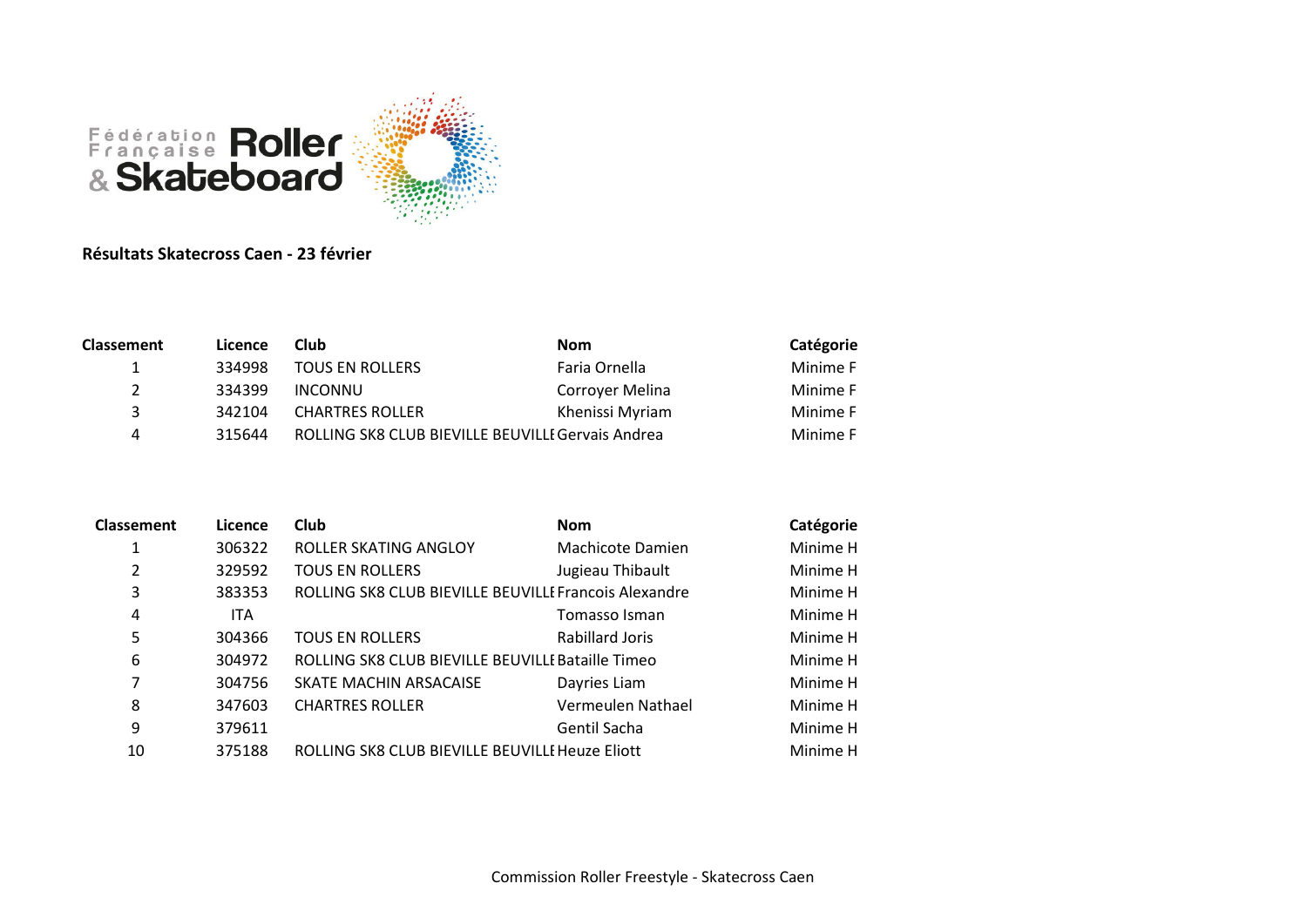| <b>Classement</b> | Licence | <b>Club</b>                                       | <b>Nom</b>            | Catégorie |
|-------------------|---------|---------------------------------------------------|-----------------------|-----------|
|                   | 284475  | SKATE MACHIN ARSACAISE                            | Dayries Ethan         | Cadet     |
| $\overline{2}$    | 315622  | <b>INCONNU</b>                                    | Salvan Mathis         | Cadet     |
| 3                 | 390237  | <b>CHARTRES ROLLER</b>                            | Penaguin Bryan        | Cadet     |
| 4                 | 346133  | <b>CHARTRES ROLLER</b>                            | <b>Besnard Antony</b> | Cadet     |
| 5                 | 341574  | <b>INCONNU</b>                                    | Jegou Clement         | Cadet     |
| 6                 | 208372  | <b>INCONNU</b>                                    | Saux Ethan            | Cadet     |
|                   | 439460  | ROLLING SK8 CLUB BIEVILLE BEUVILLE Renaudin Louis |                       | Cadet     |

| <b>Classement</b> | Licence | <b>Club</b>            | <b>Nom</b>                | Catégorie |
|-------------------|---------|------------------------|---------------------------|-----------|
|                   | ITA     |                        | Conzi Francesca           | CJS F     |
| 2                 | 222526  | AM SPORTS              | <b>Marillier Charline</b> | CJS F     |
| 3                 | 267899  | ROLLER SKATING ANGLOY  | Machicote Laura           | CJS F     |
| 4                 | 285275  | <b>TOUS EN ROLLERS</b> | Simon Emmy                | CJS F     |
|                   | ITA     |                        | Gorgia Pavanello          | CJS F     |

| <b>Classement</b> | Licence    | Club                                               | <b>Nom</b>                  | Catégorie |
|-------------------|------------|----------------------------------------------------|-----------------------------|-----------|
| 1                 | 158666     | <b>AM SPORTS</b>                                   | Petitcollin Florian         | CJS H     |
| 2                 | 144553     | <b>DRAGON RIDERS</b>                               | Clusaz Maxence              | CJS H     |
| 3                 | 403184     | <b>CHAMBERY ROLLER</b>                             | <b>Favre Mercuret Jules</b> | CJS H     |
| 4                 | <b>ITA</b> |                                                    | Pallazzi Matteo             | CJS H     |
| 5                 | 332334     |                                                    | Thro Julien                 | CJS H     |
| 6                 | 177177     |                                                    | <b>Hugues Lucien</b>        | CJS H     |
| 7                 | 382184     |                                                    | Pyrovolou Ioannis           | CJS H     |
| 8                 | 434176     | <b>ASSOCIATION ROLLER MERU</b>                     | Santos Bruno                | CJS H     |
| 9                 | 368109     |                                                    | Violet Kevin                | CJS H     |
| 10                | 341535     | <b>TOUS EN ROLLERS</b>                             | Coquelin Freddy             | CJS H     |
| 11                | 179982     | ROLLING SK8 CLUB BIEVILLE BEUVILLE Duclos Jonathan |                             | CJS H     |
| 12                | 315870     | WORLD INLINE SKATERS ASSOCIATIOI Bibi Ruddy        |                             | CJS H     |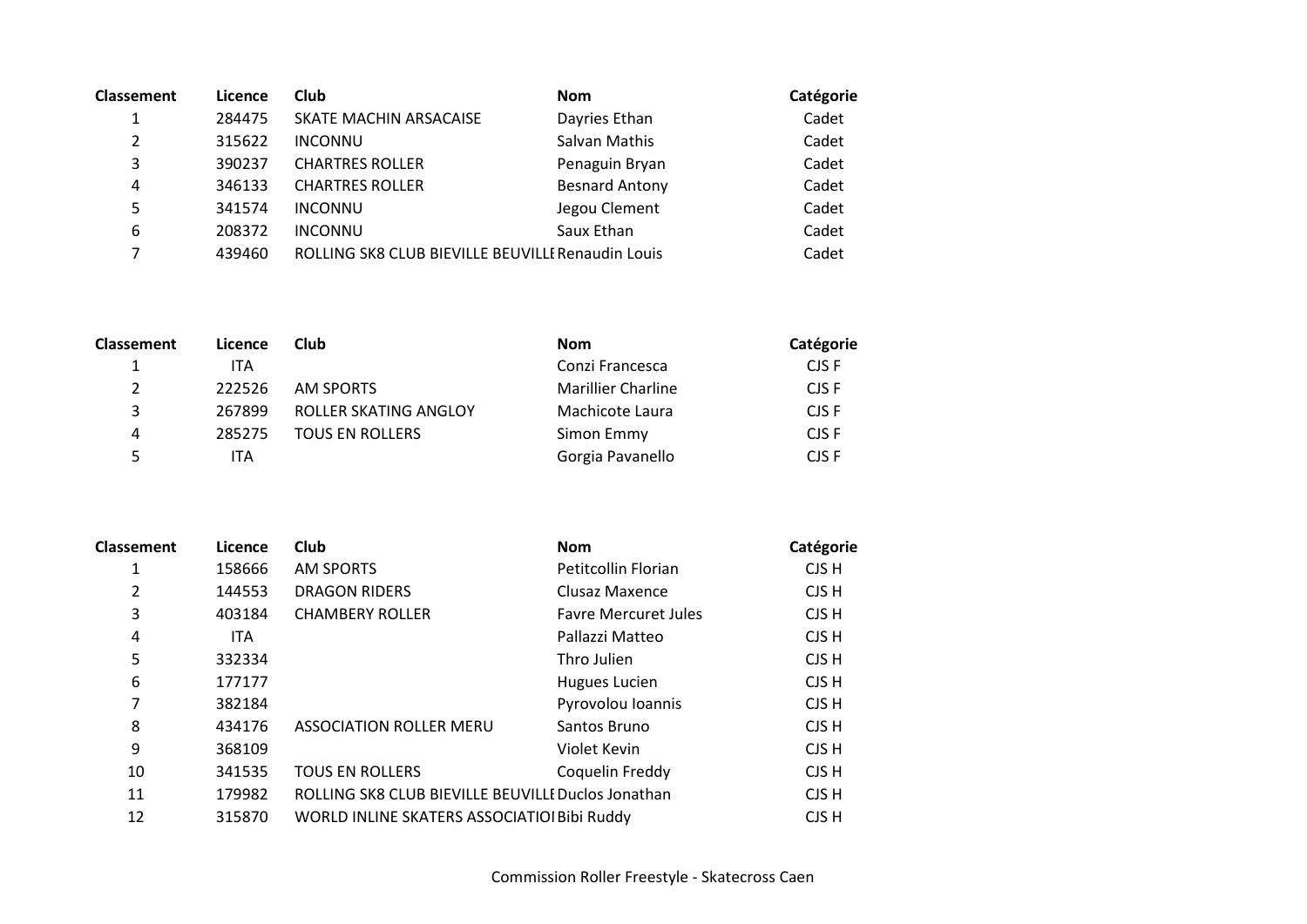| 13 | 194167 | <b>CHARTRES ROLLER</b>                            | <b>Hulot Damien</b>     | CJS H |
|----|--------|---------------------------------------------------|-------------------------|-------|
| 14 | 23569  |                                                   | Caron Fabien            | CJS H |
| 15 | 426520 |                                                   | Cadre Paul              | CJS H |
| 16 | 284454 | ROLLING SK8 CLUB BIEVILLE BEUVILLE Gautier Elliot |                         | CJS H |
| 17 | 427728 |                                                   | Nourry Laurent          | CJS H |
| 18 | 456634 |                                                   | Leny Garcia             | CJS H |
| 19 | 369813 |                                                   | <b>Gentil Alexandre</b> | CJS H |
| 20 | 323015 | WORLD INLINE SKATERS ASSOCIATIOI Diaby Diakomady  |                         | CJS H |